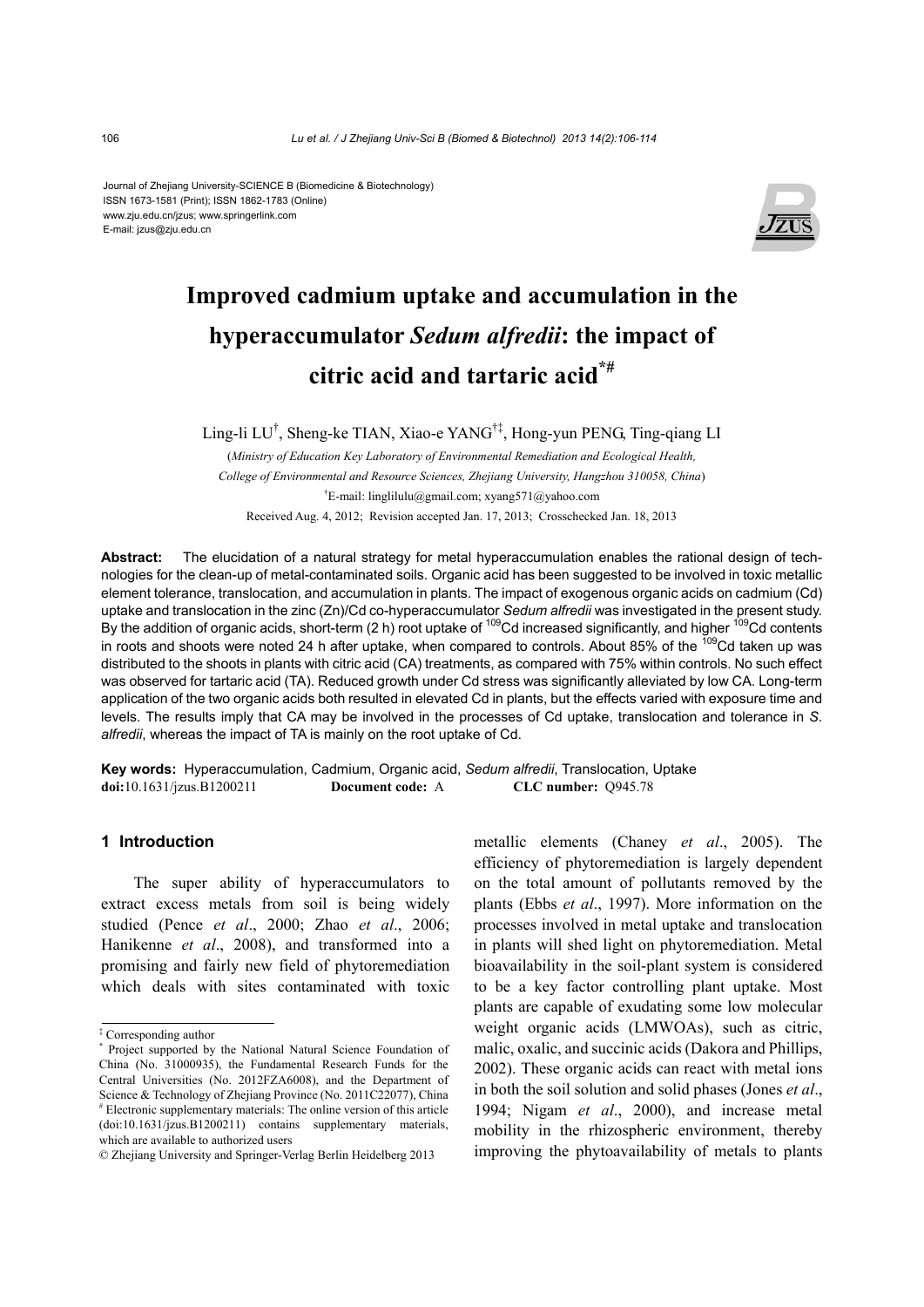(Lopez-Bucio *et al*., 2000; Ma *et al*., 2001). Enhancement of cadmium (Cd) solubility by various organic acids in soils and subsequent metal uptake by plants has been widely reported (Nigam *et al*., 2000; Han *et al*., 2006). Due to its degradable nature, the use of LMWOA can be an efficient alternative to synthetic chelants used in phytoextraction technology.

In hyperaccumulator species, organic acid has also been suggested to be involved in tolerance and accumulation of toxic metallic elements (Boominathan and Doran, 2003; Kupper *et al*., 2004; Sun *et al*., 2006; Yang *et al*., 2006). In mature and senescent leaves of *Thlaspi caerulescens*, most of the accumulated Cd was bound by some weak oxygen ligands such as organic acid (Kupper *et al*., 2004). Nearly 13% of the total Cd accumulated in the hairy roots of *T*. *caerulescens* was associated with organic acids, and the rest was localized in the cell walls (Boominathan and Doran, 2003). Zn was predominantly coordinated and complexed with malate in the aerial parts of *Arabidopsis halleri* (Sarret *et al*., 2004). Acetic and citric acids (CAs) might be related to Cd hyperaccumulation in leaves of the new Cd hyperaccumulator *Solanum nigrum* L. (Sun *et al*., 2006). In case of nickel (Ni) hyperaccumulator *Thlaspi goesingense*, Ni was predominantly located in the vacuole as an organic complex, possibly CA (Kramer *et al*., 2000).

*Sedum alfredii* Hance is one of the recently identified Cd hyperaccumulators native to China (Yang *et al*., 2004; Sun *et al*., 2008), and is of increasing interest for its potential use in phytoextraction (Li *et al*., 2007; Huang *et al*., 2008; Tian *et al*., 2009). Our previous studies suggested an enhanced uptake and translocation of Cd, mostly through symplastic pathways (Lu *et al*., 2008; 2009), in this particular plant species. The physiological mechanisms underlying uptake and accumulation of the metal in *S*. *alfredii*, however, are still unknown. Exudation of organic acids such as tartaric acid (TA) and oxalic acid has been observed from the roots of the hyperaccumulator *S*. *alfredii* under Cd exposure (Li *et al*., 2007). Moreover, Cd in the shoots of hyperaccumulating ecotype (HE) *S*. *alfredii* was mainly coordinated with organic acids, mainly malic acid, and also CA (Tian *et al*., 2011). Preliminary experiments showed that exogenous TA and CA application increased Cd uptake and accumulation in plants of *S*. *alfredii*, whereas positive effects were not observed for malic acid or oxalic acid. The present study thereby aims to investigate the uptake and translocation of Cd in the hyperaccumulator *S*. *alfredii* when supplemented with a range of exogenous CA or TA. This may help to better understand and clarify the role of these two organic acids in the metal accumulation in this plant species, as well as to promote the use of organic acids in phytoremediation of contaminated soils by *S*. *alfredii*.

#### **2 Materials and methods**

#### **2.1 Plant materials and growth conditions**

Seedlings of the hyperaccumulator *Sedum alfredii* were cultivated hydroponically. Plants were originally obtained from an old plumbum (Pb)/Zn mine area in Zhejiang Province, China, and chosen to grow in non-contaminated soil for several generations to minimize the internal metal contents. Uniform and healthy shoots were selected and cultivated in the basal nutrient solution containing 2.0 mmol/L  $Ca(NO<sub>3</sub>)<sub>2</sub>$ , 0.7 mmol/L K<sub>2</sub>SO<sub>4</sub>, 0.1 mmol/L KH<sub>2</sub>PO<sub>4</sub>,  $0.5$  mmol/L MgSO<sub>4</sub>,  $0.1$  mmol/L KCl,  $10 \mu$ mol/L H<sub>3</sub>BO<sub>3</sub>, 0.5  $\mu$ mol/L MnSO<sub>4</sub>, 1.0  $\mu$ mol/L ZnSO<sub>4</sub>, 0.2  $\mu$ mol/L CuSO<sub>4</sub>, 0.01  $\mu$ mol/L (NH<sub>4</sub>)<sub>6</sub>Mo<sub>7</sub>O<sub>24</sub>, 100 µmol/L iron (Fe)-ethylenediaminetetraacetic acid (EDTA). All the chemicals (analytically pure) used in this study were provided by Sinopharm Chemical Reagent Co., Ltd., China. Nutrient solution pH was adjusted daily to 5.5–5.8 with 0.1 mol/L NaOH or HCl. Plants were grown under glasshouse conditions maintaining natural light, day/night temperature  $26/20$  °C and day/night humidity 70%/85%. The nutrient solution was continuously aerated and renewed every three days.

# **2.2 Radiotracer 109Cd experiments**

Intact roots of four-week old seedlings of *S*. *alfredii* were rinsed in deionized water, and then treated with a pretreatment solution containing 2 mmol/L MES-Tris (pH=5.8) and 0.5 mmol/L CaCl<sub>2</sub> (Lu *et al.*, 2008). After 12 h of pretreatment, the seedlings were used for two experiments as described subsequently.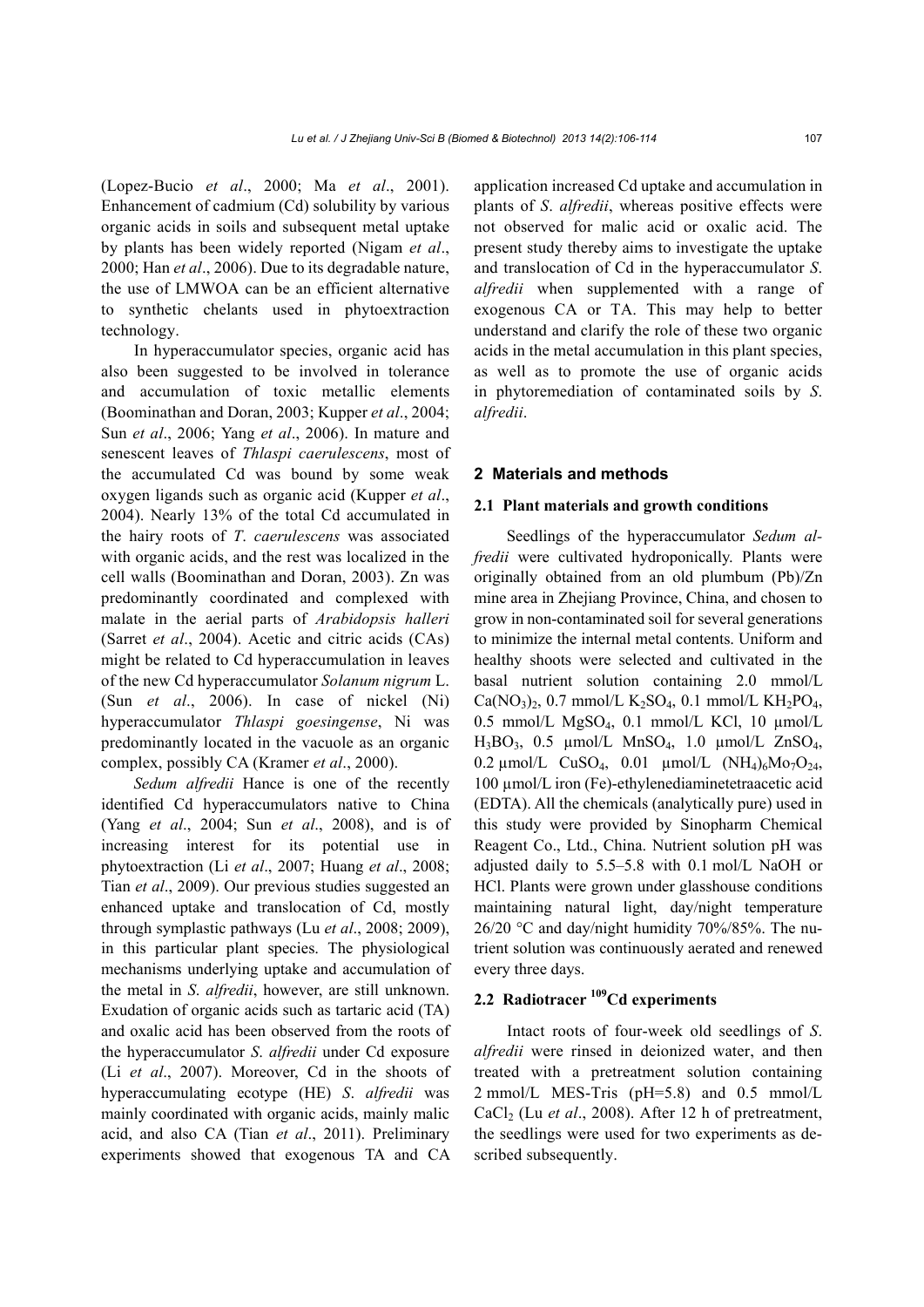2.2.1 Effects of organic acids on short-term  $^{109}$ Cd uptake

The plants were transferred to custom-built hydroponic vessels (three seedlings in each 400 ml vessel) containing  $109$ Cd labeled uptake solution. The uptake solution contained  $0.5 \text{ mmol/L } \text{CaCl}_2$ , 2 mmol/L MES-Tris (pH=5.8) and 10 or 100  $\mu$ mol/L CdCl<sub>2</sub> labeled with  $^{109}$ Cd (2.0 µCi/L). Ten treatments were carried out as summarized in Table 1.

**Table 1 Concentrations of Cd, TA, and CA in the uptake solution for the treatments** 

| Treatment       | Concentration $(\mu \text{mol/L})$ |           |     |  |  |
|-----------------|------------------------------------|-----------|-----|--|--|
|                 | Cd                                 | <b>TA</b> | CA  |  |  |
| T1              | 10                                 | 0         | 0   |  |  |
| T <sub>2</sub>  | 10                                 | 10        | 0   |  |  |
| T <sub>3</sub>  | 10                                 | 100       | 0   |  |  |
| T <sub>4</sub>  | 10                                 | 0         | 10  |  |  |
| T <sub>5</sub>  | 10                                 | 0         | 100 |  |  |
| T <sub>6</sub>  | 100                                | 0         | 0   |  |  |
| T7              | 100                                | 10        | 0   |  |  |
| T <sub>8</sub>  | 100                                | 100       | 0   |  |  |
| T <sub>9</sub>  | 100                                | 0         | 10  |  |  |
| T <sub>10</sub> | 100                                |           | 100 |  |  |

Each treatment was replicated four times. Cd speciation in the nutrient solution was calculated by Visual-Minteq 3.0 (Table S1). After 2 h of uptake, the seedlings were quickly rinsed with the unlabeled pretreatment solution, and then transferred to identical vessels containing ice-cold desorption solutions  $(2 \text{ mmol/L MES-Tris}, \text{pH=5.8}, 5 \text{ mmol/L CaCl}_2, \text{and}$ 100  $\mu$ mol/L CdCl<sub>2</sub>). After 15 min, the seedlings were separated into roots and shoots, blotted-dried and weighed. Plants were transferred into radioactivity counting vials, and  $109$ Cd was assayed by gamma spectroscopy (Canberra Packard Auto Gamma 5780).

# 2.2.2 Effects of organic acids on  $109$ Cd translocation

The experimental procedure was similar as described above (Section 2.2.1). The uptake solution contained  $0.5$  mmol/L CaCl<sub>2</sub>, 2 mmol/L MES-Tris (pH=5.8) and 100  $\mu$ mol/L CdCl<sub>2</sub> labeled with <sup>109</sup>Cd  $(2.0 \text{ }\mu\text{Ci/L})$ . Treatments include CA  $(0, 10, 50, 100, 100)$ and 500 µmol/L) or TA (0, 50, 100, 250, and 500  $\mu$ mol/L), respectively. Fresh  $^{109}$ Cd-labeled solution was added periodically in the uptake solution to maintain constant Cd concentrations. Each treatment was replicated four times. After 24 h of uptake, the seedlings were desorbed by ice-cold solutions (the same as Section 2.2.1) and harvest. The radioactivity of <sup>109</sup>Cd was quantified in both roots and shoots.

## **2.3 Long-term effects of organic acids on Cd accumulation**

Four-week-old intact seedlings of *S*. *alfredii* were treated with 100  $\mu$ mol/L CdCl<sub>2</sub>, in addition with a range of CA (0, 10, 50, 100, or 500 µmol/L) or TA (0, 50, 100, 250, or 500  $\mu$ mol/L) in basal nutrient solution (see Section 2.1). Each treatment was replicated three times. Cd speciation in the nutrient solution was calculated by Visual-Minteq 3.0 (Table S2). Nutrient solution pH was adjusted daily to 5.4 with 0.1 mol/L NaOH. The nutrient solutions with different treatments were continuously aerated and changed every three days. Plants were harvested after 7 or 14 d exposure, and rinsed, separated into roots and shoots, oven-dried and weighed. Dry plant samples (0.1 g) of each treatment were digested with 5.0 ml  $HNO<sub>3</sub>-HClO<sub>4</sub>$  (v/v, 4:1), and the digest was transferred to a 50-ml volumetric flask, made up to volume and filtered. Cd concentrations were determined by ICP-MS (Agilent 7500a, USA).

#### **2.4 Statistical methods**

All data were statistically analyzed using the SPSS package (Version# 11.0). Differences between treatments were determined by the least significant difference (*P*<0.05) from the analysis of variance (ANOVA).

### **3 Results**

# **3.1 Effects of CA or TA on 109Cd uptake and translocation**

The effects of CA or TA on <sup>109</sup>Cd influx into the roots of *S*. *alfredii* were investigated by adding these two organic acids in the <sup>109</sup>Cd uptake solution. Our previous studies suggested that the 2 h uptake period mostly represented the real Cd influx into the roots (Lu *et al*., 2008). As shown in Fig. 1, at 10 µmol/L Cd, addition of equal molar CA significantly  $(P<0.05)$ increased 109Cd influx into the roots of *S*. *alfredii* (Fig. 1a). When plants were exposed to 100 µmol/L Cd, higher  $109$ Cd influx into the roots was marked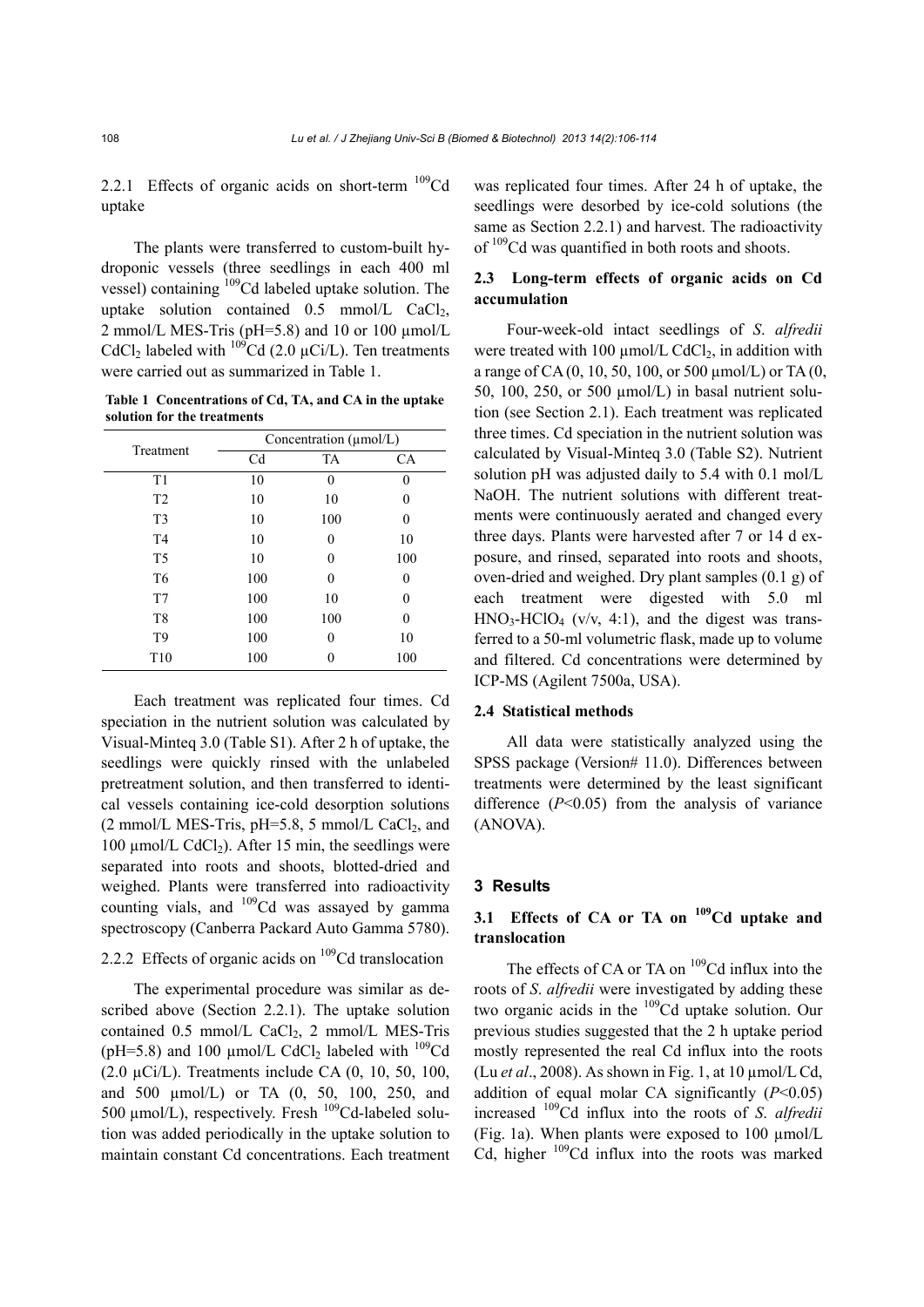

**Fig. 1 Effects of CA or TA on 109Cd uptake by** *Sedum alfredii*

Plants were exposed to 10  $\mu$ mol/L (a) or 100  $\mu$ mol/L (b) <sup>109</sup>Cd for 2 h, with addition of different levels (0, 10, and 100 µmol/L) of CA or TA. Data points and error bars represent means and standard errors (SEs) of four replicates. Means marked with one asterisks indicate significant difference be-

 $(P<0.05)$  with the addition of either low (10  $\mu$ mol/L) or high (100 µmol/L) CA treatment (Fig. 1b). As compared with CA, the promoted Cd uptake of roots was only significant by the addition of TA at 100 µmol/L level (Fig. 1b).

Elevated  $109$ Cd contents in both roots and shoots of *S*. *alfredii* were noted by the application of exogenous CA or TA (Fig. 2). After 24 h of uptake, 109Cd in the roots and shoots of *S*. *alfredii* increased by 1.5- and 3.0-fold (*P*<0.05), respectively, in addition with 50 µmol/L CA. However, the effect was less pronounced with elevated CA treatment (500 µmol/L) (Fig. 2a). Exposure of TA resulted in  $109$ Cd content elevations as high as 2.0- and 2.5-fold in the roots and shoots, respectively, but no dose-dependent increases were observed (Fig. 2b). A significant (*P*<0.05) increase in 109Cd root-to-shoot translocation rate was observed for the addition of CA. For example, up to



Fig. 2 Effects of CA (a) or TA (b) on <sup>109</sup>Cd contents in root **and shoot of** *Sedum alfredii*

Plants were exposed to 100  $\mu$ mol/L <sup>109</sup>Cd in nutrition solution for 24 h, with addition of different levels of CA (0, 10, 50, 100, and 500  $\mu$ mol/L) or TA (0, 50, 100, 250, and 500  $\mu$ mol/L), respectively. Data points and error bars represent means and SEs of four replicates. Different letters indicate significant difference between different treatments at *P*<0.05. DW: dry weight

85% of <sup>109</sup>Cd taken up was distributed to the shoots in the plants with CA treatments, compared with 75% in those not treated with CA (Fig. 3a). In response to TA treatments, the 109Cd translocation rate in *S*. *alfredii* increased to some extent, but not reached a significant level (Fig. 3b).

## **3.2 Effects of long-term CA/TA treatments on plant growth**

Hydroponic experiments were employed to study the long-term growth response of the *S*. *alfredii* plants by application of CA and TA under Cd stress (Table 2). The Cd concentration in the nutrient solution was 100 µmol/L, as the report by Ye *et al*. (2003) suggested that HE *S*. *alfredii* grew healthy at this Cd level in solution. The results showed that no significant decreases in root biomass were observed in the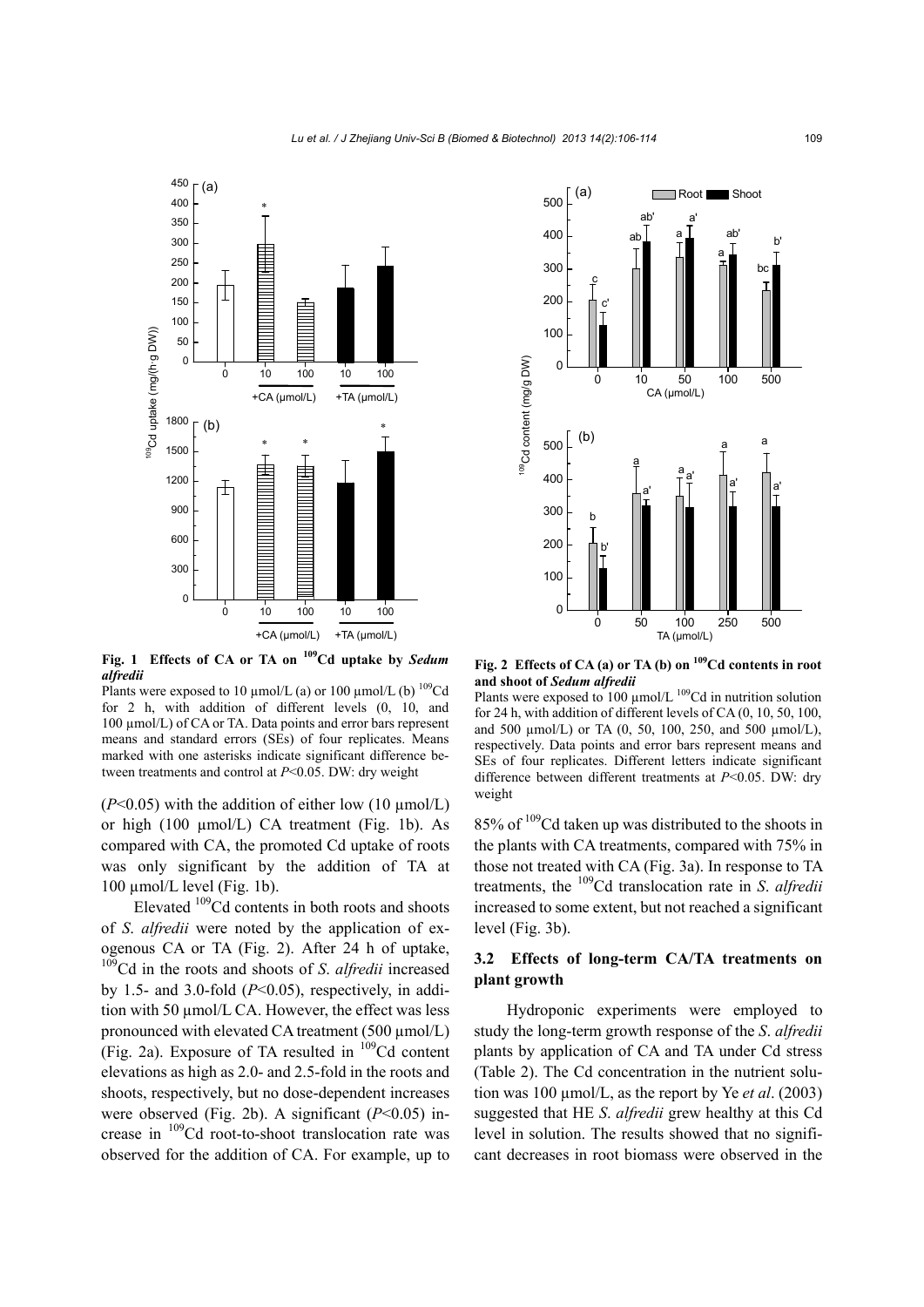

**Fig. 3 Effects of CA (a) or TA (b) on the percentage distribution of 109Cd to shoots of** *Sedum alfredii*

Plants were exposed to 100  $\mu$ mol/L <sup>109</sup>Cd in nutrition solution for 24 h, with addition of different levels of CA or TA. Data points and error bars represent means and SEs of three replicates. Different letters indicate significant difference between different treatments at *P*<0.05

plants after 14 d of Cd exposure, and CA did not significantly affect root growth (Table 2). However, stem and leaf biomass decreased markedly (*P*<0.05) in the presence of high TA levels  $(100-500, 250-500 \text{ µmol/L})$ . respectively, for stem and leaf) (Table 2). When plants were treated with 100 µmol/L Cd for 28 d, root biomass decreased significantly (*P*<0.05) as compared to the control (unstressed cultures). No pronounced effects were observed by the application of either CA or TA. Marked decreases of leaf and stem growth were also noted after 28 d of Cd exposure (*P*<0.05). However, application of low CA level significantly (*P*<0.05) alleviated Cd toxicity. After 28 d of exposure, the stem and leaf biomass of the plants under Cd stress increased by 22.5% and 24.9% (*P*<0.05), respectively, in the presence of  $10 \mu$ mol/L CA, whereas such effect was not pronounced for TA (Table 2).

## **3.3 Effects of long-term CA/TA treatments on Cd accumulation**

After 14 d of exposure to 100 µmol/L Cd, a majority of Cd taken up by *S*. *alfredii* was distributed to the shoots (Table 3). With low addition of CA (10–100  $\mu$ mol/L), Cd increased significantly ( $P<0.05$ ) in shoots, especially leaves, of *S*. *alfredii*, whereas the same effect was not found in roots. Exposure of TA resulted in root Cd content increases of up to 2.8-fold (*P*<0.05) and a 1.6-fold increase in Cd in the leaves (*P*<0.05).

**Table 2 Biomass of** *Sedum alfredii* **after 14 or 28 d treatments with or without 100 µmol/L Cd and different levels of CA or TA** 

|                                                                             |              | Biomass (g DW/plant) |                   |                    |                   |                   |                   |
|-----------------------------------------------------------------------------|--------------|----------------------|-------------------|--------------------|-------------------|-------------------|-------------------|
| C <sub>d</sub><br>Treatment<br>$(\mu \text{mol/L})$<br>$(\mu \text{mol/L})$ | 14 d         |                      | 28d               |                    |                   |                   |                   |
|                                                                             |              | Root                 | <b>Stem</b>       | Leaf               | Root              | <b>Stem</b>       | Leaf              |
| $\theta$                                                                    |              | $0.86 \pm 0.08$ a    | $2.45 \pm 0.23$ a | $5.23 \pm 0.62$ a  | $1.56 \pm 0.15$ a | $4.91 \pm 0.51$ a | $8.03 \pm 0.64$ a |
| 100                                                                         | <b>CA</b>    |                      |                   |                    |                   |                   |                   |
|                                                                             | $\mathbf{0}$ | $0.84 \pm 0.03$ a    | $2.36\pm0.19$ a   | 5.18 $\pm$ 0.46 a  | $1.34\pm0.09$ b   | $3.51 \pm 0.46$ b | $6.07\pm0.59$ c   |
|                                                                             | 10           | $0.84 \pm 0.02$ a    | $2.12 \pm 0.16$ a | $4.81 \pm 0.70$ a  | $1.42 \pm 0.08$ b | $4.30\pm0.59$ ab  | $7.58\pm0.21$ ab  |
|                                                                             | 50           | $0.86 \pm 0.04$ a    | $2.32 \pm 0.27$ a | $5.49 \pm 0.78$ a  | $1.31 \pm 0.10$ b | $3.83\pm0.70$ b   | $6.64\pm0.71$ bc  |
|                                                                             | 100          | $0.87 \pm 0.04$ a    | $2.14\pm 0.22$ a  | $4.66 \pm 0.48$ a  | $1.31 \pm 0.17$ b | $3.92\pm0.46$ b   | $6.06\pm0.40$ c   |
|                                                                             | 500          | $0.84 \pm 0.03$ a    | $2.11 \pm 0.14$ a | $4.84\pm0.54$ a    | $1.33 \pm 0.09$ b | $3.88 \pm 0.51$ b | $5.65 \pm 1.18$ c |
|                                                                             | <b>TA</b>    |                      |                   |                    |                   |                   |                   |
|                                                                             | $\mathbf{0}$ | $0.84 \pm 0.03$ a    | $2.36\pm0.19$ a   | 5.18 $\pm$ 0.46 ab | $1.34\pm0.09$ b   | $3.51 \pm 0.46$ b | $6.07\pm0.59$ b   |
|                                                                             | 50           | $0.84 \pm 0.02$ a    | $2.27 \pm 0.08$ a | $4.97\pm0.49$ ab   | $1.23 \pm 0.12$ b | $3.78\pm0.61$ h   | $6.35\pm0.58$ b   |
|                                                                             | 100          | $0.84 \pm 0.04$ a    | $1.88 \pm 0.13$ b | $5.44 \pm 0.50$ a  | $1.23 \pm 0.09$ b | $3.39\pm0.33$ b   | $6.19\pm0.55$ b   |
|                                                                             | 250          | $0.82 \pm 0.04$ a    | $1.63 \pm 0.30$ b | $4.49\pm0.06$ bc   | $1.34\pm0.04$ b   | $3.50\pm0.56$ b   | $6.33 \pm 0.37$ b |
|                                                                             | 500          | $0.82 \pm 0.03$ a    | $1.60\pm0.05$ b   | $3.89 \pm 0.27$ c  | $1.35\pm0.10$ b   | $3.52\pm0.53$ h   | $6.08\pm0.29$ b   |

Different letters among treatments indicate significant differences at *P*<0.05. DW: dry weight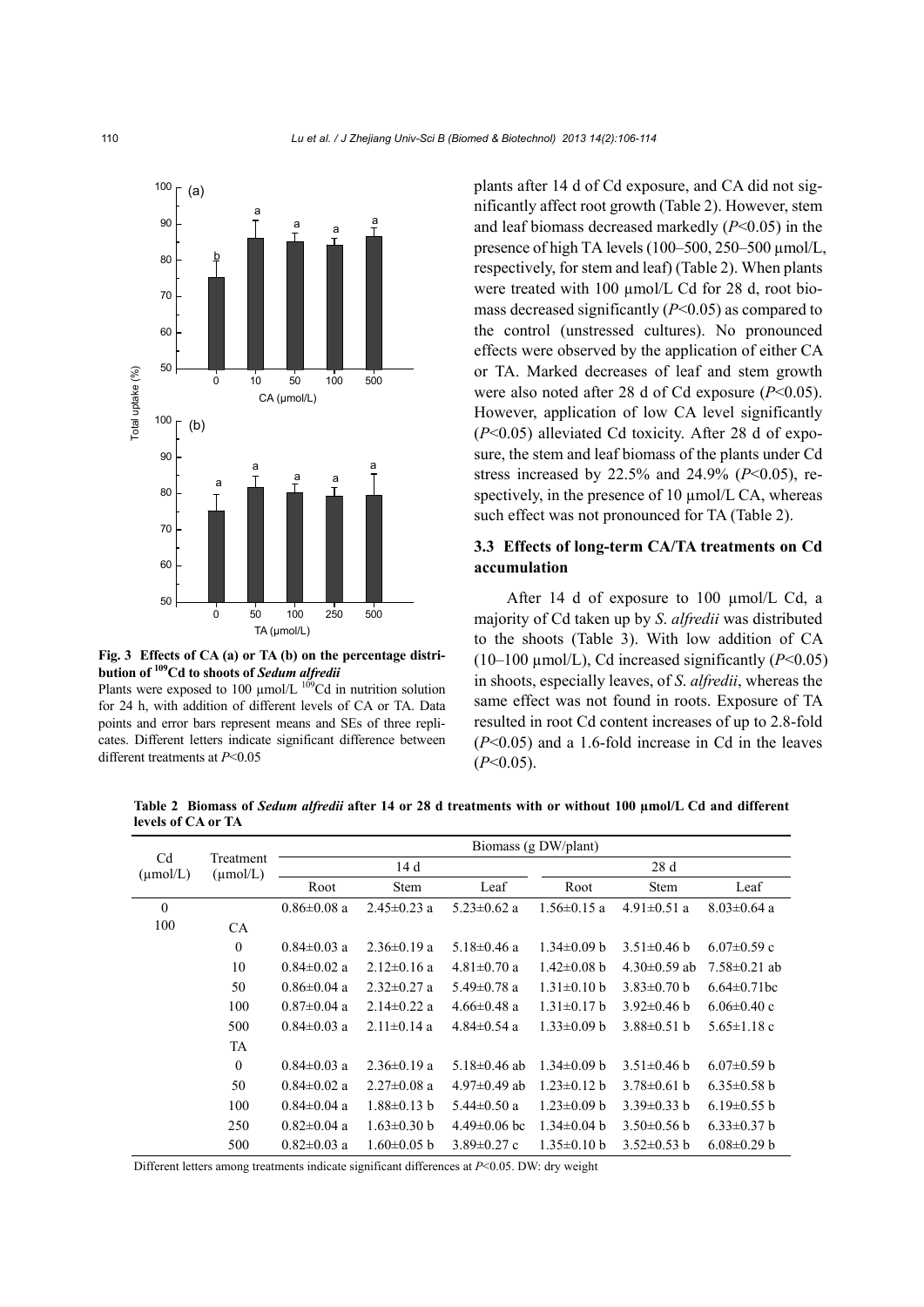|                                   | Biomass (g DW/plant) |                   |                    |                   |                   |                   |  |
|-----------------------------------|----------------------|-------------------|--------------------|-------------------|-------------------|-------------------|--|
| Treatment<br>$(\mu \text{mol/L})$ |                      | 14 d              |                    |                   | 28 d              |                   |  |
|                                   | Root                 | <b>Stem</b>       | Leaf               | Root              | <b>Stem</b>       | Leaf              |  |
| <b>CA</b>                         |                      |                   |                    |                   |                   |                   |  |
| $\mathbf{0}$                      | 464±26 a             | $4740 \pm 221$ c  | $5152 \pm 259$ h   | $1096 \pm 124$ h  | $4882 \pm 154$ h  | $6958\pm690$ b    |  |
| 10                                | $500 \pm 20$ a       | 5297 $\pm$ 186 ab | $7054 \pm 335$ a   | $1516 \pm 103 b$  | 5288±144 a        | $8008 \pm 473$ a  |  |
| 50                                | $448 \pm 108$ a      | 5312 $\pm$ 135 ab | $6596 \pm 438$ a   | $3328 \pm 344$ a  | 4906 $\pm$ 104 h  | $8410\pm422$ a    |  |
| 100                               | $503 \pm 80 a$       | $5439 \pm 268$ a  | $6550 \pm 764$ a   | $3450 \pm 305$ a  | 4998 $\pm$ 338 ab | 7915±477 a        |  |
| 500                               | $523 \pm 52$ a       | $5033 \pm 311$ bc | $5387 \pm 736$ b   | 3297 $\pm$ 592 a  | $4862 \pm 157$ h  | $6883\pm431$ b    |  |
| <b>TA</b>                         |                      |                   |                    |                   |                   |                   |  |
| $\mathbf{0}$                      | $464\pm26$ b         | $4740 \pm 221$ c  | $5152 \pm 259$ h   | $1096 \pm 124$ b  | $4882 \pm 154$ h  | $6958\pm 690$ b   |  |
| 50                                | $1285 \pm 65$ a      | $5437 \pm 567$ a  | 7439±110 ab        | $1640\pm229$ b    | $5084 \pm 264$ bc | 7769±392 bc       |  |
| 100                               | $1193 \pm 173$ a     | 5895±135 a        | $8048 \pm 654$ a   | $2268 \pm 242$ a  | 5352 $\pm$ 83 ab  | $8202 \pm 352$ ab |  |
| 250                               | $404\pm133$ b        | 5390 $\pm$ 199 a  | $6208 \pm 1234$ bc | $2349 \pm 238$ a  | 5624 $\pm$ 326 a  | $8652 \pm 332$ a  |  |
| 500                               | $567 \pm 175$ b      | $4711 \pm 222$ b  | $6559 \pm 1031$ bc | $1453 \pm 164$ bc | $5680 \pm 106$ a  | 7938±462 ab       |  |

Table 3 Cd concentrations in root, stem, and leaf of *Sedum alfredii* after 14 or 28 d treatments with 100  $\mu$ mol/L **Cd and different levels of CA or TA** 

Different letters among treatments indicate significant differences at *P*<0.05. DW: dry weight

As Cd exposure time prolonged to 28 d, the addition of CA increased Cd contents in the roots and leaves 3- and 1.5-fold, respectively, but the effect was less pronounced in the stems, as marked increase of Cd in the stems was only noted when  $10 \mu$ mol/L CA was added (Table 3). With addition of TA, Cd in the roots, stems, and leaves increased 2.2-, 1.2-, and 1.2-fold, respectively (Table 3). Regardless of the exposure time (14 or 28 d), no dose-dependent increase of Cd concentration in the plants was noted by the application of either CA or TA, and elevated Cd content was not observed with the treatment of high CA or TA level (500 µmol/L) (Table 3).

The total amount of Cd in the aerial parts of the plants is the key factor for the phytoextraction efficiency. Our results showed that low concentration application of CA or TA was able to increase the total amount of Cd in the shoots of *S*. *alfredii* (Fig. 4). When Cd-treated plants were exposed to 50  $\mu$ mol/L CA for 14 d, a statistically significant increase  $(P<0.05)$  of 28% in the Cd accumulation was observed in the shoots of *S*. *alfredii* (Fig. 4a). As treatment time was prolonged to 28 d, the addition of 10 µmol/L CA resulted in enhanced Cd accumulation in the shoots  $(P<0.05)$ , whereas no pronounced effect was noted in plants treated with higher CA levels (Fig. 4a). Cd accumulation in the shoots of *S*. *alfredii* (*P*<0.05) increased by 30% and 50%, respectively, with treatments of 50 or 100 µmol/L TA for 14 d (Fig. 4b). No marked increase of shoot Cd was observed in plants treated with TA for 28 d (Fig. 4b).



**Fig. 4 Cd accumulation in shoots of** *Sedum alfredii* **after 14 or 28 d treatments with 100 µmol/L Cd and different levels of CA (a) or TA (b)** 

Data points and error bars represent means and SEs of three replicates. Different letters among treatments indicate sig-

#### **4 Discussion**

LMWOAs are attractive alternatives to synthetic chelants for application in phytoextraction of contaminated environments due to their natural and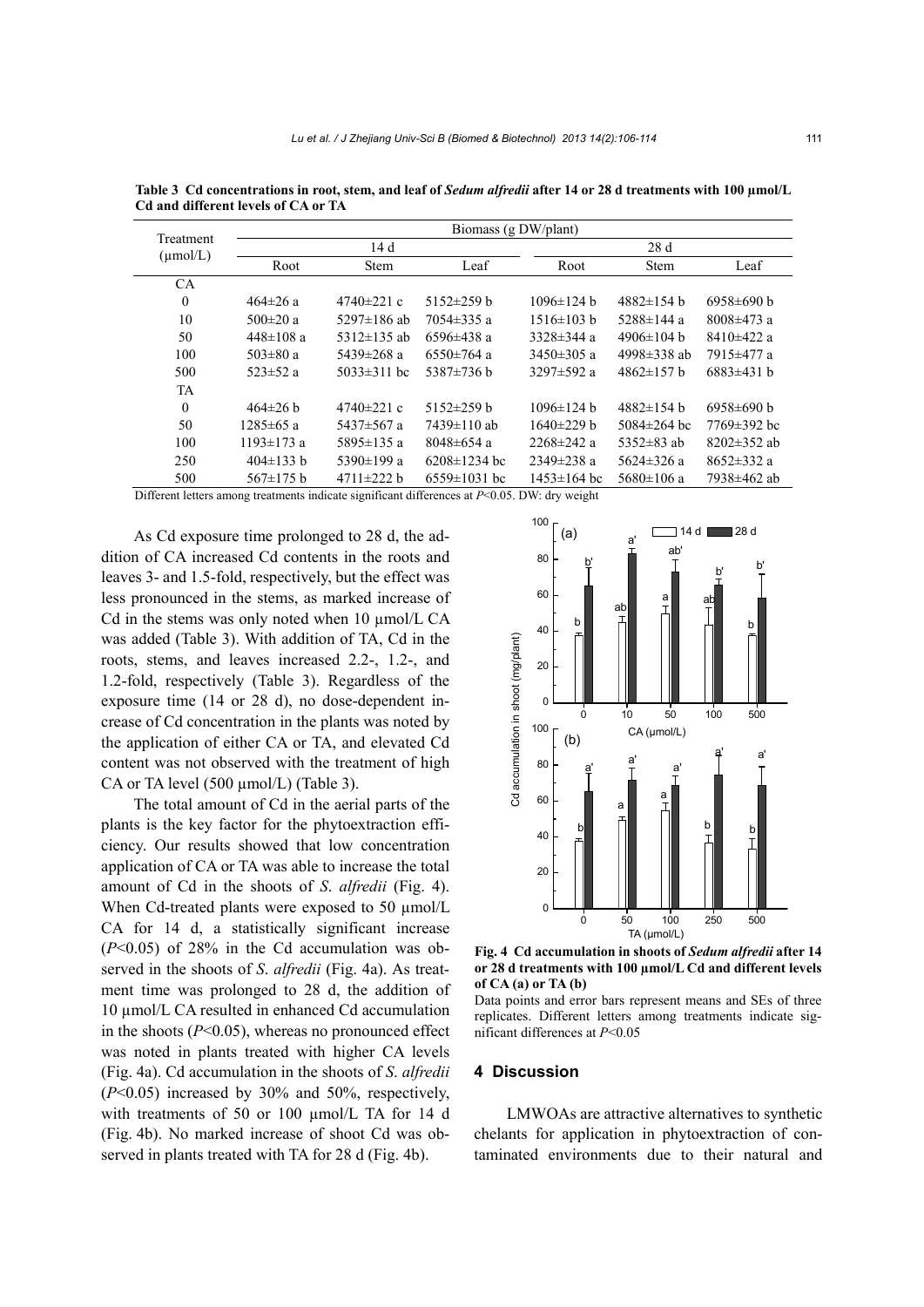biodegradable properties (Romkens *et al*., 2002). CA-enhanced phytoextraction of toxic metallic elements from contaminated soil has been previously reported (Turgut *et al*., 2004; Quartacci *et al*., 2005; Jean *et al*., 2008). In this study, elevated Cd accumulation via the application of exogenous CA was observed in the hyperaccumulator *S*. *alfredii*, in response to either short-term or long-term application of exogenous CA (Table 3). The similar impacts of CA on Cd uptake and accumulation in nonaccumulator plants have been reported in many papers (Senden *et al*., 1995; Chen *et al*., 2003; do Nascimento *et al*., 2006; Duarte *et al*., 2007). The positive effects of CA on the growth of *S*. *alfredii* and its heavy metal uptake and accumulation have been reported by using the pot-culture experiments (Sun *et al*., 2009). Enhanced Cd uptake by CA, however, has been attributed to the increase of the metal mobility due to the decrease of the solution pH, as suggested by Chen *et al*. (2003).

In this study, the application of CA is enhanced the Cd accumulation in the shoots of *S*. *alfredii* (Table 3), despite the same adjusted solution pH level. This suggests that some other mechanisms, rather than decreased pH in the medium, may also be involved in CA-enhanced Cd uptake in plants. CA-induced elevation of Cd accumulation in the shoots of *S*. *alfredii* could be attributed to three processes. Firstly, CA might be involved directly in Cd uptake by the plants, possibly by complexation of the metal, rather than changes in rhizosphere environment. The significant increase of  $109$ Cd influx into the roots of *S*. *alfredii* after 2 h application of exogenous CA (Fig. 1), supports this point of view. It is also supported by our previous analysis on Cd speciation in the hyperaccumulator *S*. *alfredii* (Tian *et al*., 2011), which indicated that 24.9% of Cd in roots was associated with CAs. Moreover, with the addition of CA, a small amount of Cd was presented as complexation of Cd-citrate such as Cd-Citrate- in the uptake solution (Table S2). Secondly, citrate has been reported to play an important role in the xylem loading of metals such as aluminium (Al) and Fe (Ma and Hiradate, 2000; Durrett *et al*., 2007). Elevated root-to-shoot translocation rate of  $109$ Cd stimulated by CA (Fig. 3) suggests that this organic acid may also play an important role in xylem transport of Cd in the hyperaccumulator *S*. *alfredii*. Last but not the least,

application of CA may also contribute to enhanced Cd accumulation by increasing the storage capacity of Cd in the shoots of *S*. *alfredii*. Organic acids have been suggested to play an important role in the metal detoxification processes in the hyperaccumulators (Boominathan and Doran, 2003; Kupper *et al*., 2004; Sun *et al*., 2006; Yang *et al*., 2006). In a newly discovered Cd hyperaccumulator *Solanum nigrum* L., a positive correlation was found between CA and water-soluble Cd in the leaves, suggesting that CA was responsible for the Cd accumulation in the leaves of the plants (Sun *et al*., 2006). Yang *et al*. (2006) pointed out that CA might be involved in Zn tolerance and accumulation in the shoots of the Zn/Cd hyperaccumulator *S*. *alfredii*. Although it has been suggested that Cd was mainly associated with malic acid in shoots of *S*. *alfredii*, still a small proportion (about 9.2%–15.4% in leaves, and 21.7% in stems) of Cd was bound with CA (Tian *et al*., 2011). In contrast with CA, only a few studies have reported on the role of TA in enhanced metal accumulation of plants. For example, Pb accumulation in the seedlings of *Zinnia elegans* Jacq. was markedly (*P*<0.05) increased by TA (Cui *et al*., 2007). TA excretion by roots, however, has been reported to be positively correlated with the metal stress. Cd accumulation in the Fe-sufficient plants of *Solanum nigrum* L. had a significant (*P*<0.01) positive correlation with the exudation of TA (Bao *et al*., 2011). TA was one of the two main constituents detected in the root exudates of *S*. *alfredii* over the 6 h period, and Cd addition had a significant effect (*P*<0.05) on the concentration of TA secreted by roots (Li *et al*., 2007). However, Li *et al*. (2007) also suggested that the secretion of organic acids appeared to be a functional metal resistance mechanism that chelates the metal ions extracellularly, and reduces metal uptake and subsequent stresses on roots. This contrasts with the results observed in this study, in which a pronounced increase of  $109$ Cd accumulation in plants of *S*. *alfredii* was observed in roots of *S*. *alfredii* by the addition of exogenous TA (Figs. 1 and 2). Nevertheless, the absence of enhanced root-toshoot translocation rate by addition of TA suggests that the possible role of TA is mainly on the root uptake of Cd by the plants of *S*. *alfredii*.

Successful removal of metals from contaminated soils via phytoremediation largely depends on sufficient metal concentrations in the shoots of target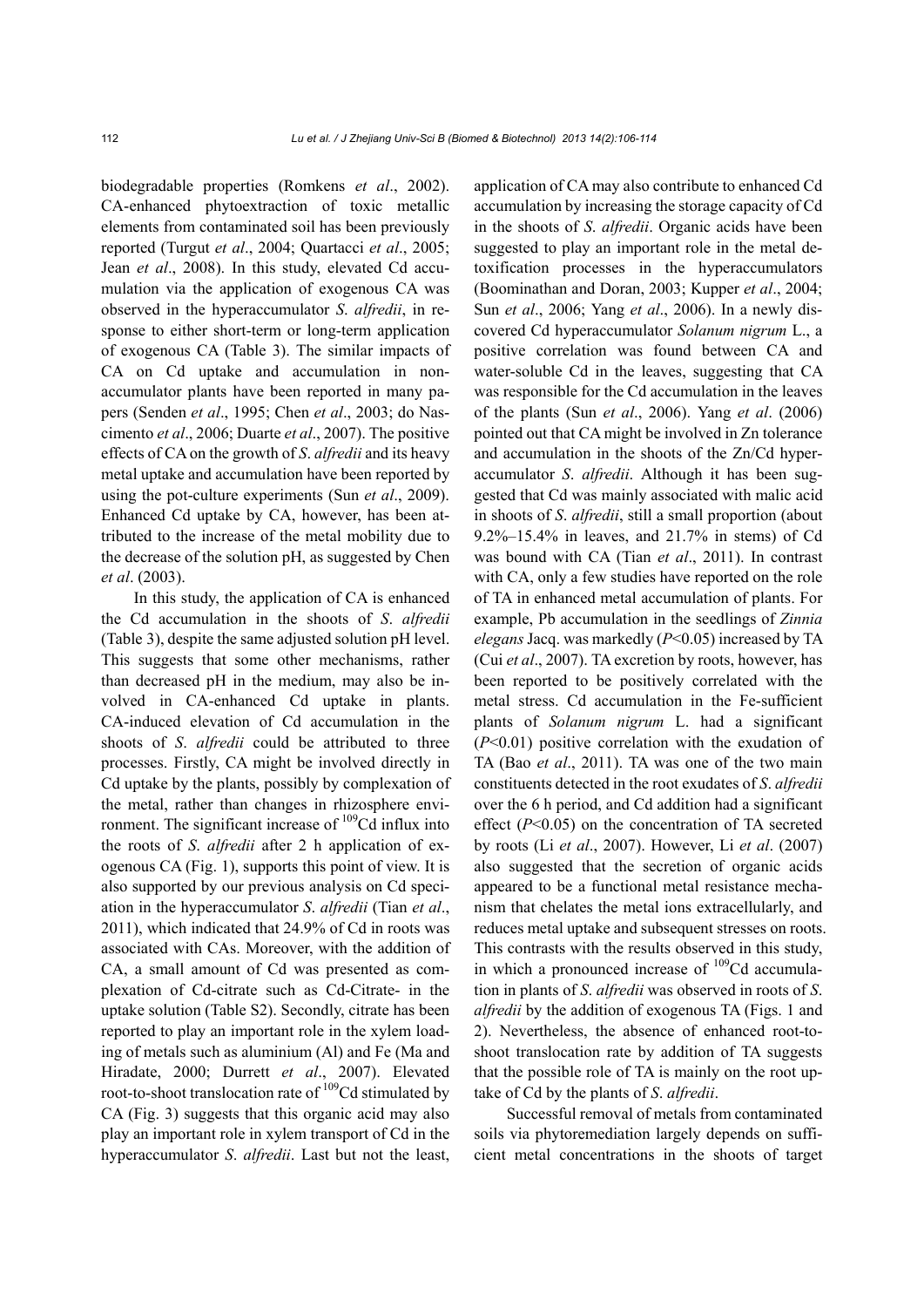species. As highlighted by Ebbs *et al*. (1997), the emphasis for phytoremediation should be placed on the total amount of contaminant removed from soil. However, biomass losses caused by the negative effects of chelants on plants may decrease their total metal accumulation capacity (Jean *et al*., 2008), despite the increasing removable metal concentrations by the application of chelants. This study suggested that CA and TA could be potentially be applied to contaminated soils where the hyperaccumulator *S*. *alfredii* is planted, since they both have positive effects on total metal accumulation in shoots when properly applied (Fig. 4).

#### **5 Conclusions**

This study suggests that CA may be involved in the processes of Cd uptake, translocation and tolerance in *S*. *alfredii*, whereas the impact of TA is mainly on the root uptake. Additionally, kinetics and organic acid application timing are important factors affecting Cd uptake success. The results of this study provide some theoretical reference for chelant-assisted phytoextraction by the hyperaccumulators *S*. *alfredii*. However, further studies, in particular under pot-culture and field condition, should be employed to optimize our understanding of their effects in field conditions.

#### **References**

- Bao, T., Sun, L.N., Sun, T.H., 2011. The effects of Fe deficiency on low molecular weight organic acid exudation and cadmium uptake by *Solanum nigrum* L. *Acta Agric*. *Scand*. *Sect*. *B-Soil Plant Sci*., **61**(4):305-312. [doi:10.1080/09064710.2010.493529]
- Boominathan, R., Doran, P.M., 2003. Organic acid complexation, heavy metal distribution and the effect of ATPase inhibition in hairy roots of hyperaccumulator plant species. *J*. *Biotechnol*., **101**(2):131-146. [doi:10. 1016/S0168-1656(02)00320-6]
- Chaney, R.L., Angle, J.S., Mclntosh, M.S., Reeves, R.D., Li, Y.M., Brewer, E.P., Chen, K.Y., Roseberg, R.J., Perner, H., Synkowski, E.C., *et al*., 2005. Using hyperaccumulator plants to phytoextract soil Ni and Cd. *Z. Naturforsch. C*, **60**(3-4):190-198.
- Chen, Y.X., Lin, Q., Luo, Y.M., He, Y.F., Zhen, S.J., Yu, Y.L., Tian, G.M., Wong, M.H., 2003. The role of citric acid on the phytoremediation of heavy metal contaminated soil. *Chemosphere*, **50**(6):807-811. [doi:10.1016/S0045-6535 (02)00223-0]
- Cui, S., Zhou, Q.X., Wei, S.H., Zhang, W., Cao, L., Ren, L.P.,

2007. Effects of exogenous chelators on phytoavailability and toxicity of Pb in *Zinnia elegans* Jacq. *J*. *Hazard*. *Mater*., **146**(1-2):341-346. [doi:10.1016/j.jhazmat.2006. 12.028]

- Dakora, F.D., Phillips, D.A., 2002. Root exudates as mediators of mineral acquisition in low-nutrient environments. *Plant Soil*, **245**(1):35-47. [doi:10.1023/A:102080940 0075]
- do Nascimento, C.W.A., Amarasiriwardena, D., Xing, B.S., 2006. Comparison of natural organic acids and synthetic chelates at enhancing phytoextraction of metals from a multi-metal contaminated soil. *Environ*. *Pollut*., **140**(1): 114-123. [doi:10.1016/j.envpol.2005.06.017]
- Duarte, B., Delgado, M., Cacador, I., 2007. The role of citric acid in cadmium and nickel uptake and translocation, in Halimione portulacoides. *Chemosphere*, **69**(5):836-840. [doi:10.1016/j.chemosphere.2007.05.007]
- Durrett, T.P., Gassmann, W., Rogers, E.E., 2007. The FRD3-mediated efflux of citrate into the root vasculature is necessary for efficient iron translocation. *Plant Physiol*., **144**(1):197-205. [doi:10.1104/pp.107.097162]
- Ebbs, S.D., Lasat, M.M., Brady, D.J., Cornish, J., Gordon, R., Kochian, L.V., 1997. Phytoextraction of cadmium and zinc from a contaminated soil. *J*. *Environ*. *Qual*., **26**(5):1424-1430. [doi:10.2134/jeq1997.004724250026 00050032x]
- Han, F., Shan, X.Q., Zhang, S.Z., Wen, B., Owens, G., 2006. Enhanced cadmium accumulation in maize roots—the impact of organic acids. *Plant Soil*, **289**(1-2):355-368. [doi:10.1007/s11104-006-9145-9]
- Hanikenne, M., Talke, I.N., Haydon, M.J., Lanz, C., Nolte, A., Motte, P., Kroymann, J., Weigel, D., Kramer, U., 2008. Evolution of metal hyperaccumulation required cisregulatory changes and triplication of HMA4. *Nature*, **453**(7193):391-395. [doi:10.1038/nature06877]
- Huang, H.G., Li, T.X., Tian, S.K., Gupta, D.K., Zhang, X.Z., Yang, X.E., 2008. Role of EDTA in alleviating lead toxicity in accumulator species of *Sedum alfredii* H. *Biores*. *Technol*., **99**(14):6088-6096. [doi:10.1016/j. biortech.2007.12.056]
- Jean, L., Bordas, F., Gautier-Moussard, C., Vernay, P., Hitmi, A., Bollinger, J.C., 2008. Effect of citric acid and EDTA on chromium and nickel uptake and translocation by Datura innoxia. *Environ*. *Pollut*., **153**(3): 555-563. [doi:10.1016/j.envpol.2007.09.013]
- Jones, D.L., Edwards, A.C., Donachie, K., Darrah, P.R., 1994. Role of Proteinaceous Amino-Acids Released in Root Exudates in Nutrient Acquisition from the Rhizosphere. *Plant Soil*, **158**(2):183-192. [doi:10.1007/BF00009493]
- Kramer, U., Pickering, I.J., Prince, R.C., Raskin, I., Salt, D.E., 2000. Subcellular localization and speciation of nickel in hyperaccumulator and non-accumulator *Thlaspi* species. *Plant Physiol*., **122**(4):1343-1354. [doi:10.1104/pp.122. 4.1343]
- Kupper, H., Mijovilovich, A., Meyer-Klaucke, W., Kroneck, P.M.H., 2004. Tissue- and age-dependent differences in the complexation of cadmium and zinc in the cadmium/zinc hyperaccumulator *Thlaspi caerulescens*